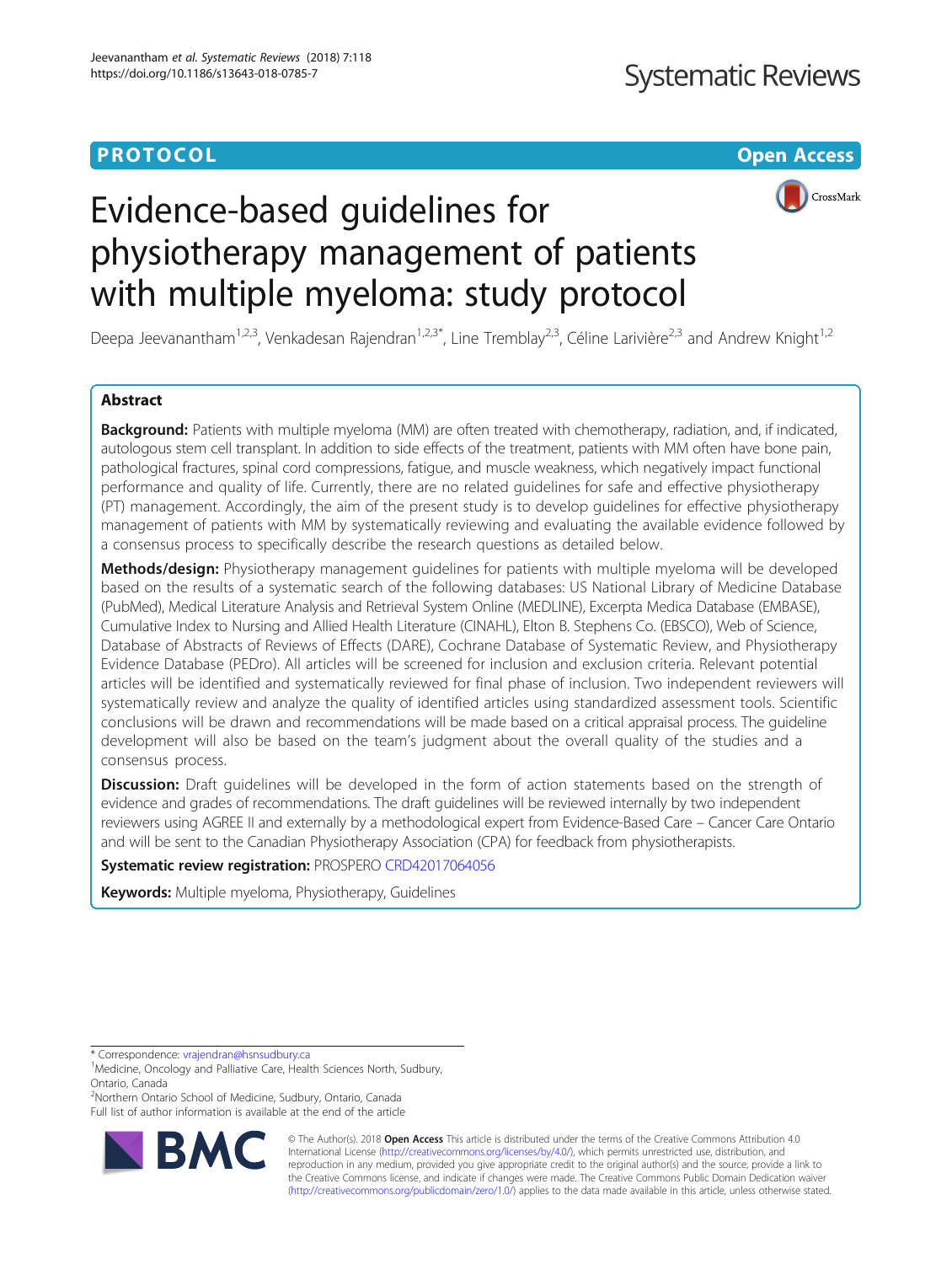#### Background

Multiple myeloma (MM) is a malignancy of plasma cells that normally reside in bone marrow, producing immunoglobulins (antibodies). In MM, the uncontrolled growth of these cells result in increased osteoclastic activity with the destruction of bone matrix leading to hypercalcemia and an increased risk of fracture [[1\]](#page-6-0). According to the 2017 Canadian Cancer Statistics report, MM accounts for 1.6% of all new cases of cancer in men and 1.2% of all new cases of cancer in women [\[2](#page-6-0)]. The incidence rate of MM is three times higher in more developed countries compared to lesser-developed countries [[3](#page-6-0)]. MM is typically diagnosed at the median age of 69 years, and the median survival rate is 3 to 4 years [[4\]](#page-6-0). Patients with MM may present with hypercalcemia, renal insufficiency, anemia, and bone disease [\[5\]](#page-6-0). The bone tissue destruction in MM results in bone pain, pathological fractures, and less frequently spinal cord compression.

Patients with MM are generally treated with chemotherapy, radiation and potentially autologous stem cell transplant, and/or radiation. High-dose chemotherapy is a systemic therapy that uses high doses of cytotoxic drugs to destroy myeloma cells. In addition to destroying myeloma cells, the cytotoxic drugs also destroy hematopoietic stem cells leading to neutropenia and thrombocytopenia [[6\]](#page-7-0). This puts patients at the risk of developing infections and hemorrhage. Typically, patients receiving high-dose chemotherapy always undergo stem cell re-infusion to restore marrow function  $[6]$  $[6]$ . In addition, patients receiving high-dose chemotherapy may experience numerous side effects including, but not limited to, nausea, vomiting, diarrhea, stomach pain, heart burn, mouth sores, hair loss, and skin rash  $[6]$  $[6]$  $[6]$ . These patients tend to be in bed for prolonged periods of time.

Radiation therapy is often prescribed for management of bone pain and osteolytic lesions, preventing paralysis in patients with spinal cord compression. Radiation therapies induce apoptosis and reduce the tumor size [\[7](#page-7-0)]. This results in an analgesic effect and may prevent paralysis by decompressing the nerves [[8\]](#page-7-0). In addition, radiation therapy also induces re-calcification and reduces the risk of fractures [\[8](#page-7-0)]. Patients with cancer including multiple myeloma, often experience fatigue due to both cancer and cancer related treatments. Cancer-related fatigue is defined as "a distressing, persistent, subjective sense of physical, emotional, and/or cognitive tiredness or exhaustion related to cancer or cancer treatment that is not proportional to recent activity and interferes with usual functioning" ( $[9]$ , Pg.1). It is estimated that 30 to 91% of patients receiving chemotherapy and 25 to 83% of patients receiving radiation therapy experience cancer-related fatigue [[2,](#page-6-0) [10\]](#page-7-0). Cancer-related fatigue is not relieved by rest or sleep, and it significantly affects functional performance and quality of life [\[11](#page-7-0)].

Patients considered as candidates for high-dose chemotherapy and autologous transplantation are admitted to hospital for a 2- to 3-week period. During the in-patient stay, number of factors may significantly affect the physical performance and functional status of hospitalized patients with MM including, prolonged periods of bed rest with muscle inactivity, older age, effects of cancer treatments including fatigue. Careful attention to pain management, safe mobilization by providing exercises that are safe and preventing functional decline (deconditioning), improving strength and physical performance are significant in improving quality of life and also help in preventing complications.

Physiotherapy (PT) is a part of cancer rehabilitation and is often recommended for patients with MM; however, there are no specific guidelines for safe and effective PT management. Evidence-based guidelines also known as clinical guidelines are systematically developed statements that guide health care practitioners and patients in making decisions on the selection of appropriate health care services/treatments [\[12](#page-7-0)–[14](#page-7-0)]. Guidelines are typically developed using systematic reviews by identifying evidence supporting clinical questions, critically appraising and grading the quality of the evidence based on methodological rigors, and providing recommendations. Evidence-based guidelines assist with incorporating best evidence into practice  $[13-15]$  $[13-15]$  $[13-15]$  $[13-15]$ . However, it is important to remember that treatment plans and decisions should be made based on individual clinical circumstances [[14](#page-7-0)].

The aim of the present study is to develop guidelines for effective physiotherapy management of patients with MM by systematically reviewing and evaluating the available evidence followed by an expert review process to specifically describe the research questions as detailed below.

#### **Methods**

The following steps recommended by the American Physical Therapy Association (APTA) [[16](#page-7-0)] will be followed for drafting recommendations and determining levels of evidence: (1) determine research questions, (2) conduct a systematic literature search, (3) critically appraise evidence and extract data, and (4) draft recommendations and determine levels of evidence. Recommendations for research questions with inadequate or lack of evidence will be developed based on a consensus process. A similar method (i.e., consensus-based recommendation) has been used by other groups to develop guidelines in the absence of high-quality evidence [\[17\]](#page-7-0).

The APTA recommends draft guideline review by content experts and stakeholders  $([16]$  $([16]$  $([16]$ , page 36). Accordingly, the recommendations will be revised based on feedback and consensus from experts through a consensus process.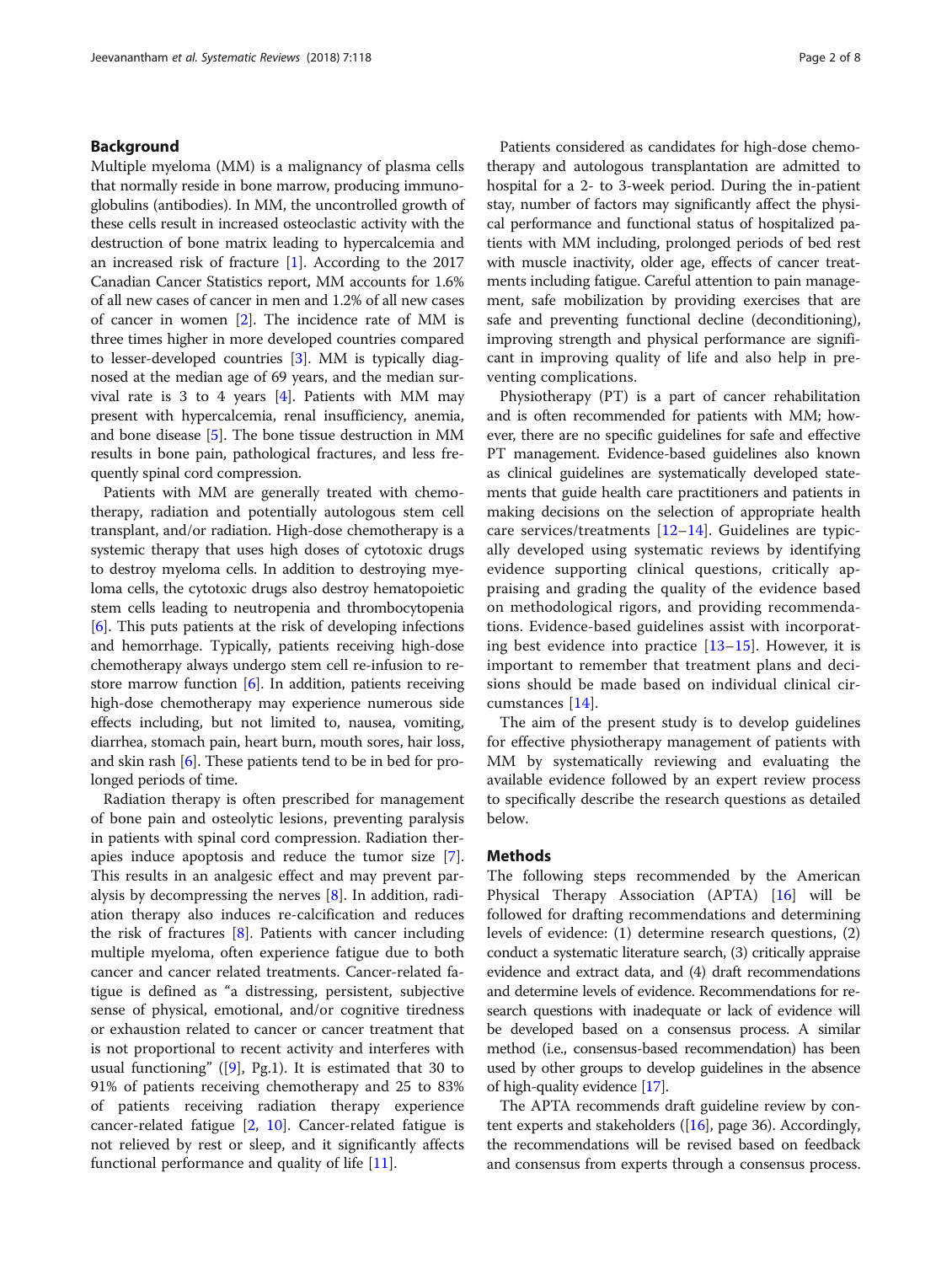The recommendations will be sent to the CPA to obtain feedback from physiotherapists. The guidelines will also be reviewed by a methodological expert from Evidence-Based Care - Cancer Care Ontario.

#### Development of research questions

Defining the research questions is a critical step that provides the framework for defining eligibility criteria and facilitating good clinical research [[14,](#page-7-0) [15\]](#page-7-0). This study will address the following answerable research questions developed based on the PICO (population, intervention, control, and outcomes) format [[18](#page-7-0)]. Table 1 shows the key research questions in PICO format. Accordingly, the specific objectives of the present study is to develop evidence-based guidelines for the following: (1) safe mobilization of patients with MM in an acute care setting, (2) effective pain management in patients with MM, (3) physiotherapy (PT) management in patients with MM receiving chemotherapy, (4) PT management in patients with MM receiving radiation, (5) PT management in patients with MM receiving a stem cell transplantation, and (6) management of fatigue and muscle weakness in patients with MM.

#### Study registration and design

This study is registered in the International Prospective Register of Ongoing Systematic Reviews (PROSPERO) published by Centre for Reviews and Dissemination, University of York, in order to reduce duplication of

| Review question | What are the available evidence for the following:<br>- Safely mobilizing patients with multiple myeloma<br>in an acute care setting<br>- Effective pain management in patients with<br>multiple myeloma<br>- Physiotherapy (PT) management in patients with<br>multiple myeloma receiving chemotherapy<br>- PT management in patients with multiple<br>myeloma receiving radiation<br>- PT management in patients with multiple<br>myeloma receiving a stem cell transplantation<br>- Management of fatigue and muscle weakness in<br>patients with multiple myeloma |  |
|-----------------|-----------------------------------------------------------------------------------------------------------------------------------------------------------------------------------------------------------------------------------------------------------------------------------------------------------------------------------------------------------------------------------------------------------------------------------------------------------------------------------------------------------------------------------------------------------------------|--|
| Population      | Multiple myeloma or myeloma or plasma cell<br>myeloma                                                                                                                                                                                                                                                                                                                                                                                                                                                                                                                 |  |
| Intervention    | Physiotherapy or physical therapy, ambulation,<br>mobilization, mobility, functional mobility training,<br>exercise, strength training, endurance training,<br>cardio-pulmonary exercise, aerobics exercise,<br>anaerobic exercise, high-intensity exercise,<br>low-intensity exercise, home-based exercise,<br>multi-modal exercise, flexibility exercise, physical<br>activity, pain management, and fatique<br>management                                                                                                                                          |  |
| Comparator      | Stated interventions compared with placebo or<br>no interventions                                                                                                                                                                                                                                                                                                                                                                                                                                                                                                     |  |
| Outcomes        | All possible outcomes                                                                                                                                                                                                                                                                                                                                                                                                                                                                                                                                                 |  |

effort and publication bias [[19,](#page-7-0) [20\]](#page-7-0). This study will adhere to the Preferred Reporting Items for Systematic Reviews and Meta-analyses Protocol (PRISMA – P 2015) checklist. The PRISMA – P 2015 checklist is comprised of 17 items, categorized into administrative information, introduction, and methods [[21](#page-7-0), [22\]](#page-7-0). The completed PRISMA-P checklist is included as an additional file (see Additional file [1](#page-6-0)).

#### Types of studies

The studies that are of interest for this current investigation are those that focus on physical therapy intervention in patients with MM who had been actively receiving cancer treatment and in follow-up care. However, a preliminary literature search suggested that few randomized controlled trials addressing this topic were available. Therefore, the guideline development team has decided to include systematic reviews, meta-analyses, interventional and observational studies, and case series, which collectively might be informative and helpful in developing the guidelines. In addition, a gray literature search will be conducted to ensure that any potential informative articles are not missed. Only articles published in the English language from the earliest to Aug 2017 will be included.

#### Types of participants

Articles with human participants diagnosed with MM of any age, regardless of gender, tumor stage, and type of cancer treatment will be included.

#### Types of interventions/exposure and comparison

Articles examining the effects of exposure or the effects of physical therapy interventions including physical activity, exercise, and other modalities will be included. Articles with comparison groups with standard interventions or no intervention will be included.

#### Types of outcome measures

Articles reporting on the following primary outcomes of interest will be included: (1) pain, (2) safety, (3) laboratory values, (4) length of stay, (5) range of motion, (6) muscle strength, (7) balance, (8) gait, (9) endurance, (10) fatigue, (11) physical performance, (12) functional performance, and (13) aerobic capacity. The secondary outcomes of interest are (1) quality of life and (2) anxiety/ depression.

#### Search strategy

A detailed literature search will be conducted on the US National Library of Medicine Database (PubMed), Medical Literature Analysis and Retrieval System Online (MEDLINE), Excerpta Medica Database (EMBASE), Cumulative Index to Nursing and Allied Health Literature (CINAHL), EBSCO, Web of science, Database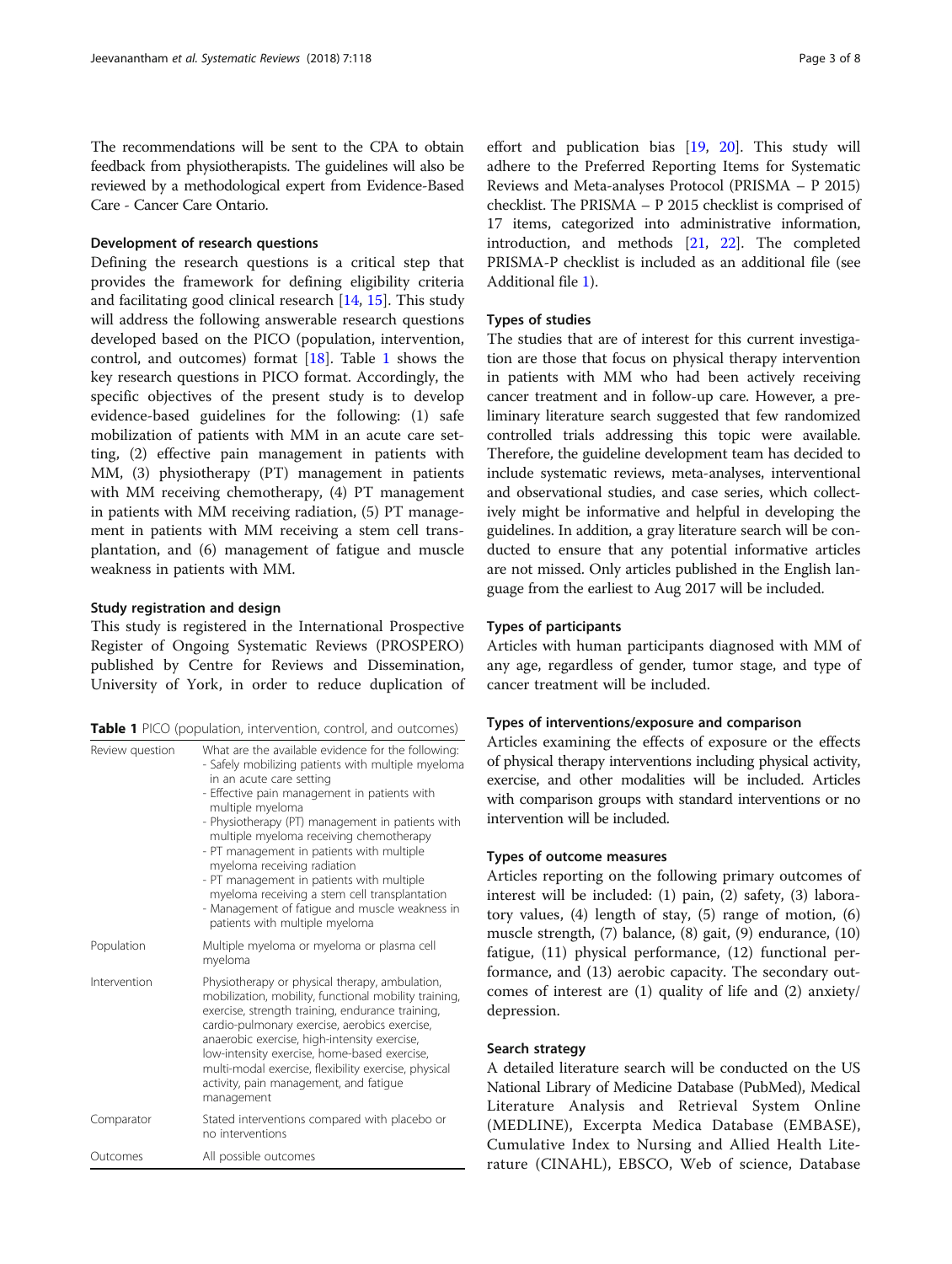of Abstracts of Reviews of Effects (DARE), Cochrane Database of Systematic Review, and Physiotherapy Evidence Database (PEDro). All relevant literature from the abovementioned databases will be retrieved for each research question. Table 2 shows the search terms including the Boolean operators that will be used for each research question in the PubMed database. A literature search will be conducted by a single reviewer using relevant subject headings, and keywords and modifications will be done based on the databases searched. All the articles will be retrieved and exported to EndNote software. As a first step, a single reviewer will de-duplicate in EndNote. The research assistant of the study will maintain a search log recording, search strategies, and search terms including

Boolean operators that will be used for each database and for each research question, number of articles retrieved from each database, number of duplicates, and number of articles that will be archived at each phase of review.

#### Screening and selection of studies

Steps recommended by Pai et al. [\[23\]](#page-7-0) will be followed in screening and selecting the studies. Each article in the EndNote software will be screened by two independent reviewers. In particular, the titles and abstracts of each article will be screened and include articles that meet the above described inclusion criteria and exclude all articles that are deemed irrelevant. The reviewers will meet and resolve any disagreements. Articles will be

Table 2 Search terms used for each research questions (PubMed)

| Research questions                                                                        | Search terms                                                                                                                                                                                                                                                                                                                                                                                                                                                                                                                                                                                                                                 |
|-------------------------------------------------------------------------------------------|----------------------------------------------------------------------------------------------------------------------------------------------------------------------------------------------------------------------------------------------------------------------------------------------------------------------------------------------------------------------------------------------------------------------------------------------------------------------------------------------------------------------------------------------------------------------------------------------------------------------------------------------|
| Safely mobilizing patients with multiple myeloma in an<br>acute care setting              | (((("Multiple Myeloma" OR Myeloma OR "Plasma Cell Myeloma" OR "Haematological<br>Cancer" OR "Bone Lesion*")) AND ("acute care" OR hospital OR Inpatient))) AND<br>("early mobili*" OR Mobili* OR "Early ambulat*" or ambulat*                                                                                                                                                                                                                                                                                                                                                                                                                |
| Effective pain management in patients with multiple<br>myeloma                            | ((("Multiple Myeloma" OR Myeloma OR "Plasma Cell Myeloma" OR "Haematological<br>Cancer" OR "Bone Lesion*"))) AND (Pain OR "Pain Manag*" OR "Cancer Pain"))                                                                                                                                                                                                                                                                                                                                                                                                                                                                                   |
| Physiotherapy (PT) management in patients with multiple<br>myeloma receiving chemotherapy | ((("Multiple Myeloma" OR Myeloma OR "Plasma Cell Myeloma" OR "Haematological<br>Cancer" OR "Bone Lesion*")) AND (Physiotherapy OR "physical therapy" OR ambulat*<br>OR mobili* OR "functional mobility training" OR exercis* OR "strength training" OR<br>"endurance training" OR "cardio?pulmonary exercis*" OR "aerobic exercis*" OR<br>"anaerobic exercis*" OR "high intensity exercis*" OR "low intensity exercis*" OR<br>"home based exercis*" OR "multi-modal exercis*" OR "flexibility exercis*" OR<br>"physical activity")) AND (chemotherap* OR "high-dose chemotherap*"))                                                          |
| PT management in patients with multiple myeloma<br>receiving radiation                    | ((("Multiple Myeloma" OR Myeloma OR "Plasma Cell Myeloma" OR "Haematological<br>Cancer" OR "Bone Lesion*")) AND (Physiotherapy OR "physical therapy" OR ambulat*<br>OR mobili* OR "functional mobility training" OR exercis* OR "strength training"<br>OR "endurance training" OR "cardio?pulmonary exercis*" OR "aerobic exercis*"<br>OR "anaerobic exercis*" OR "high intensity exercis*" OR "low intensity exercis*"<br>OR "home based exercis*" OR "multi-modal exercis*" OR "flexibility exercis*" OR<br>"physical activity")) AND (Radiation* OR "Radiation therapy"))                                                                 |
| PT management in patients with multiple myeloma<br>receiving a stem cell transplantation  | ((("Multiple Myeloma" OR Myeloma OR "Plasma Cell Myeloma" OR "Haematological<br>Cancer" OR "Bone Lesion*")) AND (Physiotherapy OR "physical therapy" OR ambulat*<br>OR mobili* OR "functional mobility training" OR exercis* OR "strength training"<br>OR "endurance training" OR "cardio?pulmonary exercis*" OR "aerobic exercis*"<br>OR "anaerobic exercis*" OR "high intensity exercis*" OR "low intensity exercis*"<br>OR "home based exercis*" OR "multi-modal exercis*" OR "flexibility exercis*" OR<br>"physical activity")) AND ("stem cell transplant*" OR "h?ematopoietic stem cell<br>transplant*" OR "bone marrow transplant*")) |
| PT management in patients with multiple myeloma<br>receiving a stem cell transplantation  | ((("Multiple Myeloma" OR Myeloma OR "Plasma Cell Myeloma" OR "Haematological<br>Cancer" OR "Bone Lesions")) AND (Physiotherapy OR "physical therapy" OR ambulat*<br>OR mobili* OR "functional mobility training" OR exercis* OR "strength training"<br>OR "endurance training" OR "cardio?pulmonary exercis*" OR "aerobic exercis*"<br>OR "anaerobic exercis*" OR "high intensity exercis*" OR "low intensity exercis*"<br>OR "home based exercis*" OR "multi-modal exercis*" OR "flexibility exercis*" OR<br>"physical activity")) AND ("stem cell transplant*" OR "hematopoietic stem cell<br>transplant*" OR "bone marrow transplant*"))  |
| Management of fatigue and muscle weakness in patients<br>with multiple myeloma            | (("Multiple Myeloma" OR Myeloma OR "Plasma Cell Myeloma" OR "Haematological<br>Cancer" OR "Bone Lesion*")) AND ("fatigue manag*" OR "cancer related fatigue"<br>AND ("muscle weakness" OR "cancer related muscle weakness" OR "muscle<br>weakness manag*"))                                                                                                                                                                                                                                                                                                                                                                                  |
| Management of fatigue and muscle weakness in patients<br>with multiple myeloma            | (("Multiple Myeloma" OR Myeloma OR "Plasma Cell Myeloma" OR "Haematological<br>Cancer" OR "Bone Lesion*")) AND ("fatigue manag*" OR "cancer related fatigue"<br>OR "muscle weakness" OR "cancer related muscle weakness" OR "muscle<br>weakness manag*")                                                                                                                                                                                                                                                                                                                                                                                     |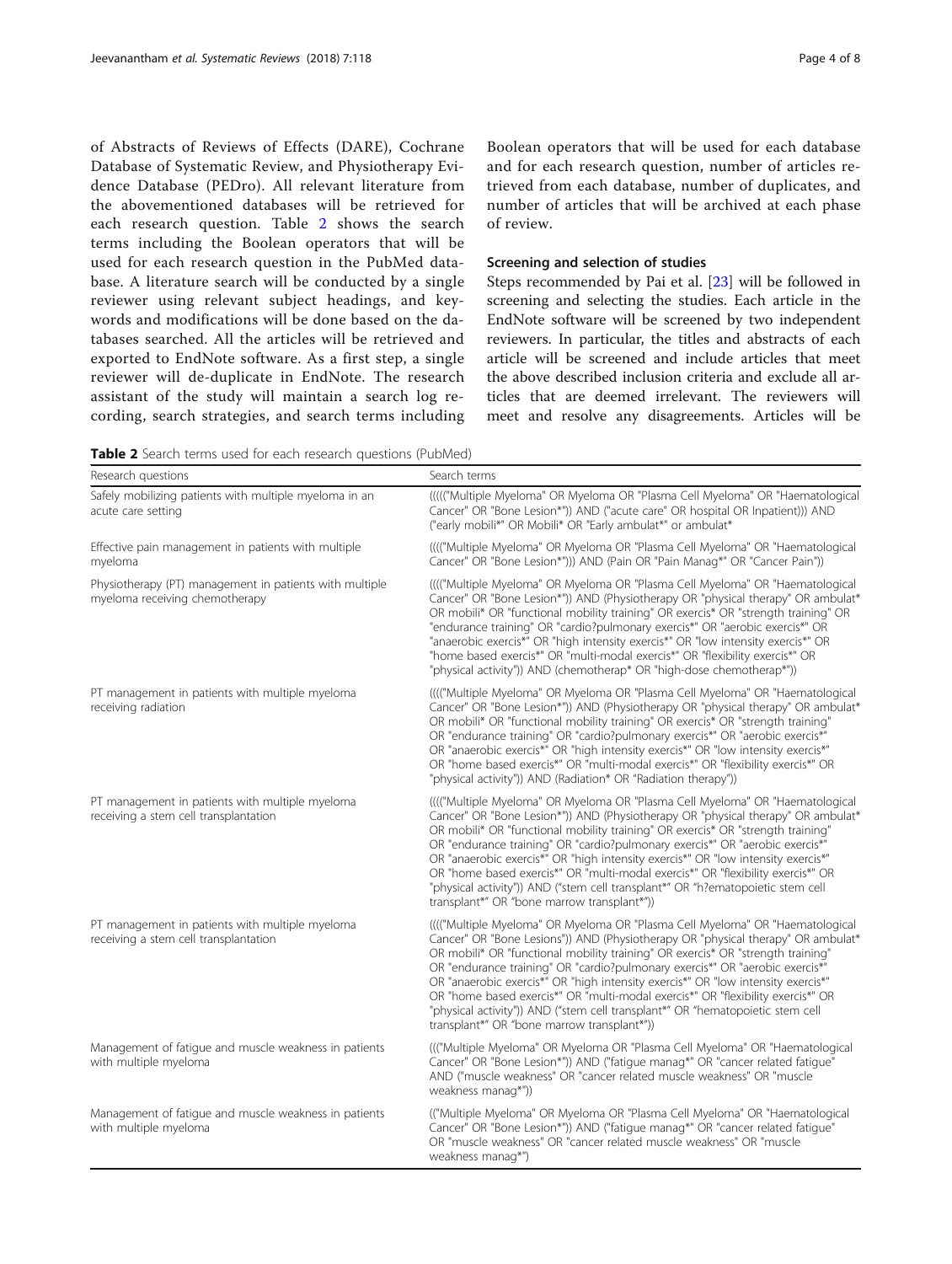included if both the reviewers are in agreement. In case of disagreement, a third reviewer will be involved in the decision-making. All articles identified in the phase I screening process by mutual consent will be included in the phase II screening. In the phase II screening, full texts of all the identified articles in phase I screening will be thoroughly read and screened for the inclusion criteria by two independent reviewers. Articles considered eligible after full-text view by mutual consent will be included in the final analysis. The research assistant will continue to keep track of the number of articles and the rationale of excluding the articles at each of the screening phases. The research assistant will develop a flow diagram to report the number of articles included and excluded and the selection process as per the PRISMA guidelines.

#### Data extraction and management

Two independent reviewers will extract the data from all the articles that are included in the final selection phase using a standardized data extraction form. The standardized data extraction form will be customized from the data extraction and assessment template proposed by "The Cochrane Public Health Group" [[24](#page-7-0)]. Data extracted by mutual consent will be included for the final review. A third reviewer will assist in the decision-making upon disagreement between the two primary reviewers. The data extraction form will be pilot tested with two articles and will be revised based on suggestions by the team members. The following data will be extracted from each article: (1) general study details: Title, authors, source, country of study, publication type, and year of publication; (2) study eligibility: type of study, participants characteristics including, number of participants, age, gender, diagnosis, type of cancer treatment, stage of cancer, inclusion/exclusion criteria, setting, methods including design/allocation, blinding, sampling, loss to follow-up, recruitment rates, retention rates, and adherence rates, intervention characteristics including type of exercise/physical activity, types of outcome measures including self-reported outcomes, objective outcomes; (3) study details: aim of study, aim of intervention, details of intervention including, setting, strategies used, frequency, intensity, duration, program length, provider, co-interventions, subgroups, details of outcomes, and results of the study. The data extraction will be documented in a Microsoft Excel spreadsheet.

#### Critical appraisal process

Each article will be critically appraised using standardized critical appraisal tools including the PEDro scale, the Methodological Index for Non-Randomized Studies (MINORS), the Critical Appraisal Skills Programme (CASP) checklists [[25](#page-7-0)], the Measurement Tool to Assess Systematic Reviews (AMSTAR) [\[26](#page-7-0)–[28\]](#page-7-0), and the Appraisal

of Guidelines for Research and Evaluation II (AGREE II) tool [[29\]](#page-7-0) to ascertain adequate quality and appropriateness of the evidence to be used in guideline development. The above-described tools are recommended by the APTA [[16\]](#page-7-0) and have been used in guideline development by other groups [[17,](#page-7-0) [30](#page-7-0), [31\]](#page-7-0). Critical appraisals will be performed by two independent reviewers. The two reviewers will undergo training and will practice the critical appraisal tools before doing the actual critical appraisals. The scores between the two reviewers will be compared, and discrepancies will be resolved. A third reviewer will be involved upon disagreement.

Scientific conclusions will be drawn and recommendations will be made based on the critical appraisals, the guideline development team's (team with expertise on oncology, physiotherapy, exercise specialists, clinical psychology, teaching, and research) judgment about the overall quality of the studies and consensus from the expert group.

#### Levels of evidence

The levels of evidence for each article will be determined based on the recommendations of Kaplan and colleagues [[32](#page-7-0)] and critical appraisal scores. Evidence obtained from high-quality studies ( $\geq 50\%$  critical appraisal scores) will be assigned "level I" and evidence obtained from lesser quality studies (< 50% critical appraisal scores) will be assigned "level II." Studies with unacceptable quality will be excluded from consideration in the guideline. Table 3 shows the description of the levels of evidence that will be used for determining levels of evidence of the articles.

#### Grades of action statements

The Grading of Recommendations, Assessment, Development and Evaluation (GRADE) will be used to determine the strength of evidence [[33\]](#page-7-0). See Table [4](#page-5-0) for the criteria for the grades of recommendations for action statements. The guideline development team will use their judgment and

| <b>Table 3</b> Levels of evidence |  |
|-----------------------------------|--|
|-----------------------------------|--|

| Level | Criteria                                                                                                                                                                                                                                                                                                                                                   |
|-------|------------------------------------------------------------------------------------------------------------------------------------------------------------------------------------------------------------------------------------------------------------------------------------------------------------------------------------------------------------|
|       | Evidence obtained from high-quality diagnostic studies,<br>prognostic or prospective studies, cohort studies or<br>randomized controlled trials, meta analyses or systematic<br>reviews (critical appraisal score > 50% of criteria).                                                                                                                      |
| Ш     | Evidence obtained from lesser-quality diagnostic studies,<br>prognostic or prospective studies, cohort studies or<br>randomized controlled trials, meta<br>analyses or systematic reviews (eg, weaker diagnostic criteria<br>and reference standards, improper randomization, no blinding,<br><80% follow-up) (critical appraisal score <50% of criteria). |
| Ш     | Case-controlled studies or retrospective studies                                                                                                                                                                                                                                                                                                           |
| IV    | Case studies and case series                                                                                                                                                                                                                                                                                                                               |
|       | Expert opinion                                                                                                                                                                                                                                                                                                                                             |

Reprinted from Kaplan SL, Coulter C, Fetters L. Developing evidence-based physical therapy clinical practice guidelines. Pediatr Phys Ther. 2013;25:257– 270, with permission of Wolters Kluwer Health Inc.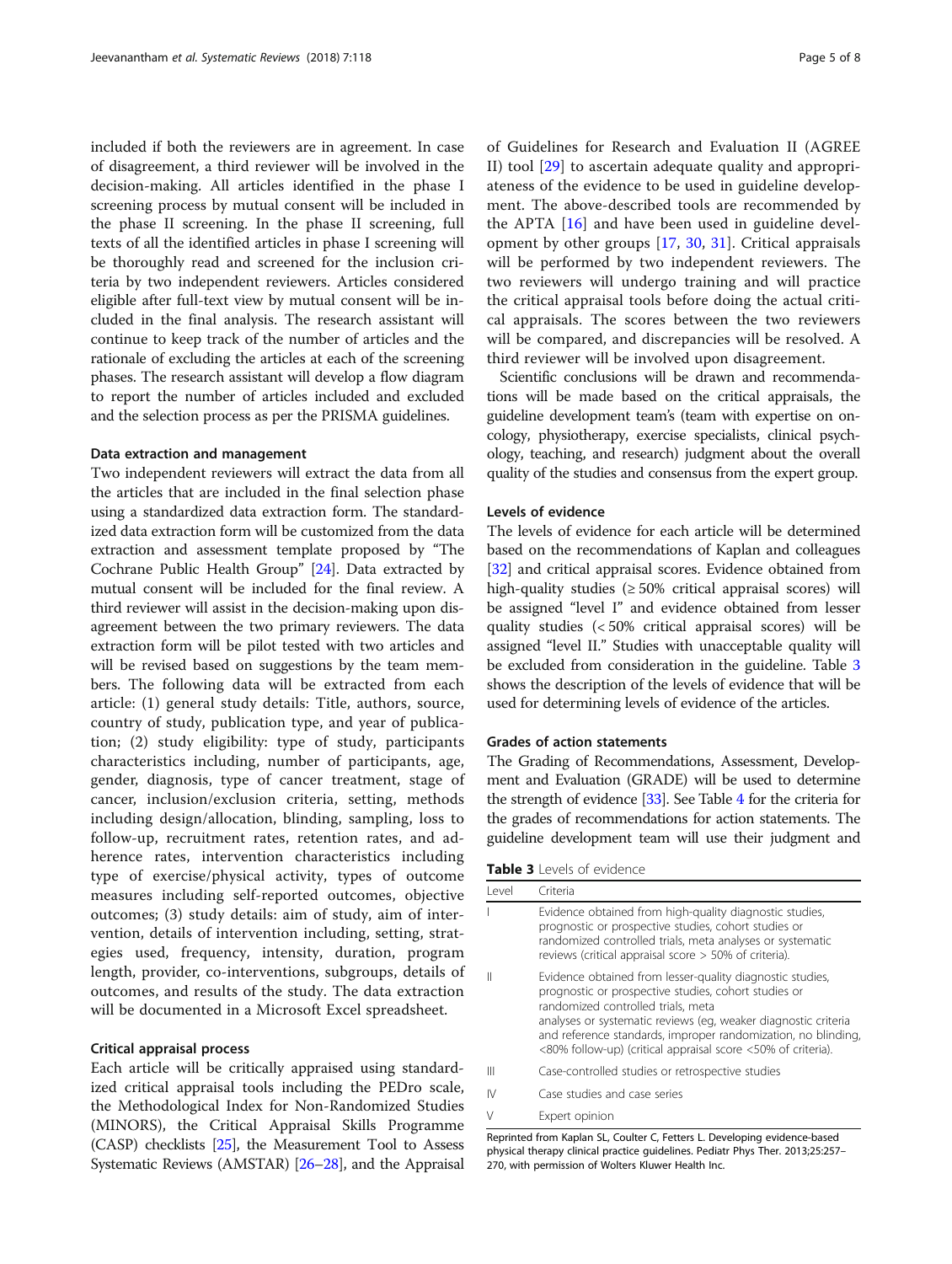<span id="page-5-0"></span>Table 4 Definition of Grades of Recommendation for action statements

|   | Grade Recommendation     | Quality of Evidence                                                                                                                                                                                                                                                                 |
|---|--------------------------|-------------------------------------------------------------------------------------------------------------------------------------------------------------------------------------------------------------------------------------------------------------------------------------|
| A | Strong                   | A preponderance of level I studies,<br>but least 1 level I study directly on the<br>topic support the recommendation.                                                                                                                                                               |
| B | Moderate                 | A preponderance of level II studies<br>but at least 1 level II study directly on<br>topic support the recommendation.                                                                                                                                                               |
| C | Weak                     | A single level II study at less than<br>25% critical appraisal score or a<br>preponderance of level III and IV<br>studies, including statements of<br>consensus by content experts support<br>the recommendation.                                                                   |
| D | Theoretical/foundational | A preponderance of evidence from<br>animal or cadaver studies, from<br>conceptual/theoretical models/<br>principles, or from basic science/<br>bench research, or published expert<br>opinion in peer-reviewed journals<br>supports the recommendation.                             |
| P | Best practice            | Recommended practice based on<br>current clinical practice norms,<br>exceptional situations where validating<br>studies have not or cannot be<br>performed and there is a clear benefit,<br>harm, or cost, and/or the clinical<br>experience of the quideline<br>development group. |
| R | Research                 | There is an absence of research on<br>the topic, or higher-quality studies<br>conducted on the topic disagree with<br>respect to their conclusions.<br>The recommendation is based on these<br>conflicting or absent studies.                                                       |

Reprinted from Kaplan SL, Coulter C, Fetters L. Developing evidence-based physical therapy clinical practice guidelines. Pediatr Phys Ther. 2013;25:257– 270, with permission of Wolters Kluwer Health Inc.

weigh the quality of the collective evidence and potential benefit against potential harm for assigning grades to the action statements as recommended by the APTA [\[16](#page-7-0)].

#### Linking levels of evidence and grades of action statements

The following terms will be used in describing levels of obligation as recommended by the APTA  $(16)$ , pg. 32). The term *must* will be used if the evidence supports a strong recommendation (grade A) and harm might occur if the action is not followed. The term should will be used if the evidence supports a strong (grade A) or moderate (grade B) recommendation. The terms may or could will be used if the evidence is weak (grade C).

#### Creating action statements

Recommendations will be made in the form of action statements. Brief, precise, quality-driven action-oriented statements will be created using a BRIDGE-Wiz software as recommended by the APTA. The action statements will be described in terms of Who, When (under what specific conditions), Must, Should, or May (the level of obligation), Do what (precise action), and to Whom. Action statements will be supplemented by action statement profiles listing aggregate decisions made by the guideline development team and consensus process. The action statement profiles will include the following headings: aggregate evidence quality, level of confidence in evidence, benefits, risks, harm, costs, benefit-harm assessment, value judgments, intentional vagueness, role of patient preferences, exceptions, policy level, and differences of opinion [\[16](#page-7-0), [34](#page-7-0)].

#### Consensus process

Five physiotherapists across Canada experienced with the care of patients with MM will independently review the contents of the guidelines and provide feedback. Aggregate level of evidence will be assigned after the group reaches consensus on the evidence supporting each key action statement. The guidelines will be revised till 80% consensus is achieved on each of the statements and profiles. Action statements that do not reach 80% consensus after three rounds of consensus process will be removed from the guideline document.

#### Internal review

Three independent reviewers will evaluate the guideline using AGREE II. It is a reliable and valid instrument used to assess the quality of clinical practice guidelines. AGREE II consists of 23 items clustered under 6 domains (scope and purpose, stakeholder involvement, rigor of development, clarity of presentation, applicability, and editorial independence) developed to assess the quality of the guidelines. Each item in the questionnaire is evaluated on a 7-point scale where score 1 refers to strong disagreement and score 7 refers to strong agreement.

#### External review

The guideline will undergo two external reviews. The guideline will be sent to CPA for feedback from physiotherapists. The guideline will also be reviewed by a methodological expert from Evidence-Based Care - Cancer Care Ontario. The draft guideline will be posted on the Health Sciences North (HSN) website for public comment.

#### Strengths and limitation of this study

This study will employ validated methodologies such as PICO guidelines, systematic reviews, and consensus process. This study will also use standardized quality assessment tools for specific research designs. The literature search and data extraction processes will be done by independent reviewers thereby enhancing the validity of the study. Additionally, the review panel will consist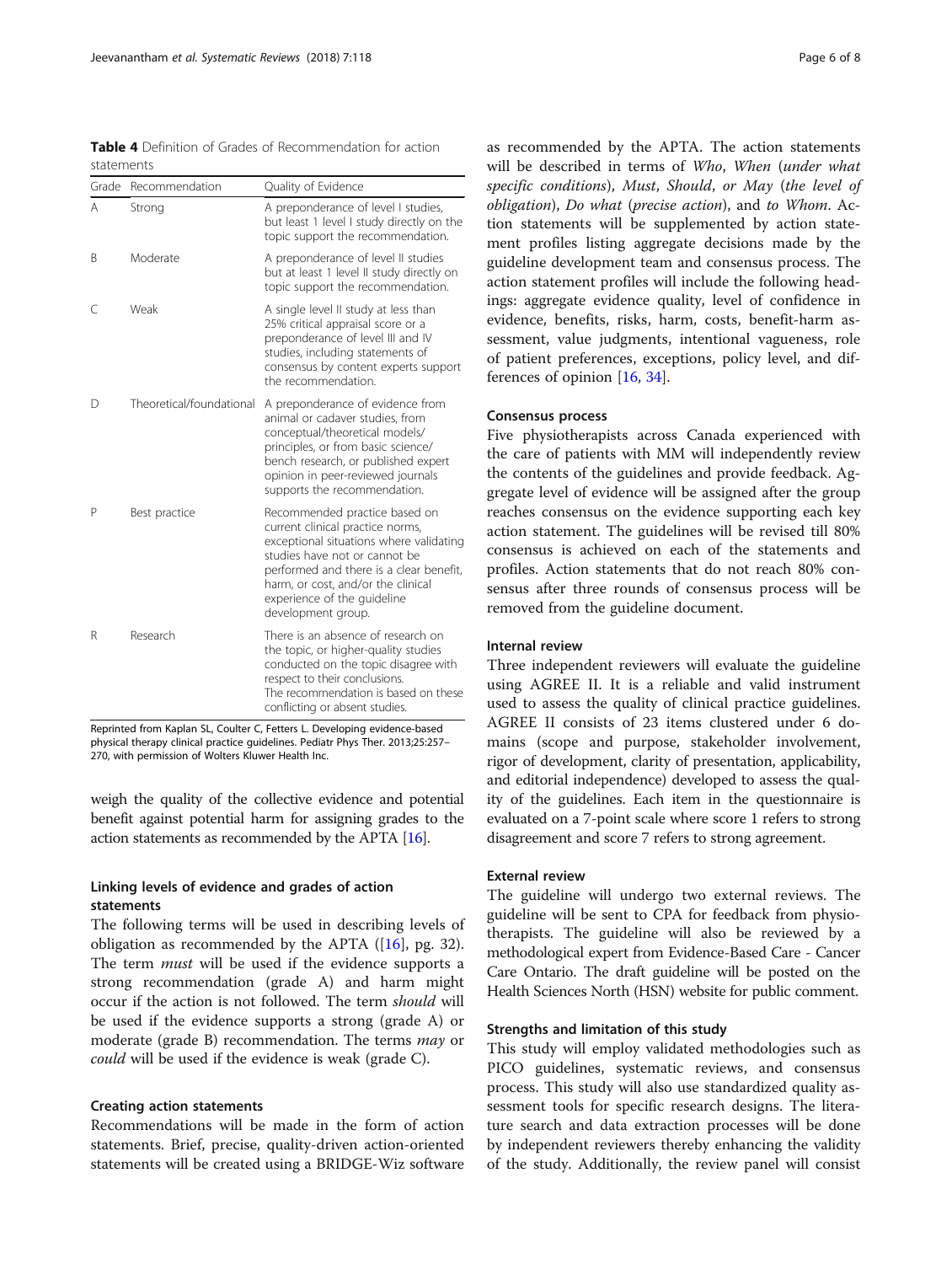<span id="page-6-0"></span>of experts in patients with MM. Moreover, the formulated guidelines will also be evaluated using the AGREE II instrument, which adds to the validity of this study.

The following study limitations are noted. We acknowledge that this study might have significant result publication bias, meaning that this study might review articles showing significant results (effects) on earlier described research question, which tells nothing about possible ineffective interventions, as non-significant results are less likely to be published; however, this is beyond the control of any researcher. This study may be subjected to selection bias by not including relevant articles published in languages other than English. Reporting bias will be minimized by having two independent reviews and by having a third independent reviewer intervene when there are disagreements at each stage of data identification, data extraction, and critical appraisal.

#### Clinical and research implications

The outcomes of the study are expected to benefit practitioners because it will provide clear evidence-based guidelines regarding best practices to administer physiotherapy treatment to patients with MM. The recommendations made from this study will be based on rigorous and validated methods that will assist in minimizing potential harms and improve the quality of care. The patients will benefit from receiving the best possible treatment that is tailored to their unique set of health concerns. Rather than using a "one-size fits all" approach to PT treatment, the study will focus specifically on patients that have MM and will seek to determine what specific PT treatment options are best suited for this population. The benefits could be measured qualitatively by requesting input from practitioners regarding the guidelines (clarity and ease of implementation). The benefits to the patients could be assessed in a follow-up study comparing standard PT care compared to the MM-tailored PT intervention program. The findings of this study will also provide a comprehensive platform for future research directions by identifying gaps in the literature.

#### Additional file

[Additional file 1:](https://doi.org/10.1186/s13643-018-0785-7) PRISMA-P checklist. (DOCX 26 kb)

#### Abbreviations

AMSTAR: A Measurement Tool for the Assessment of Multiple Systematic Reviews; APTA: American Physical Therapy Association; CPA: Canadian Physiotherapy Association; GRADE: Grading of Recommendations Assessment, Development and Evaluation; MINORS: Methodological Index for Non-Randomized Studies; MM: Multiple myeloma; PEDro: Physiotherapy Evidence Database; PICO: Population, intervention, control, and outcomes; PRISMA-P: Preferred Reporting Items for Systematic Reviews and Meta-Analysis Protocols; PROSPERO: International Prospective Register of Ongoing Systematic Reviews; PT: Physiotherapy/physical therapy

#### Funding

This study was reviewed and funded by the Northern Ontario Academic Medicine Association (Project C-17-11). The funding bodies played no role in developing the protocol.

#### Authors' contributions

DJ and VR conceived the idea for the study. All authors were involved in the study design. DJ and VR drafted the manuscript. LT, CL, and AK contributed to critical revision of the manuscript. All authors read and approved the final manuscript.

#### Authors' information

Deepa Jeevanantham (DJ) is a registered physiotherapist at Health Sciences North and clinical assistant professor at Northern Ontario School of Medicine. She is also an adjunct professor in the School of Human Kinetics at Laurentian University, Sudbury, Ontario.

Venkadesan Rajendran (VR) is a registered physiotherapist at Health Sciences North and clinical lecturer at Northern Ontario School of Medicine, Sudbury, Ontario. He is also an adjunct professor in the School of Human Kinetics at Laurentian University, Sudbury, Ontario.

Line Tremblay (LT) is a registered clinical psychologist, a full professor at Laurentian University, and a full professor in Clinical Sciences Division at Northern Ontario School of Medicine. She is currently the Associate Dean of the Faculty of Health. She is the co-founder of the Human Movement and Perception Virtual Reality Laboratory where she is currently conducting applied health research.

Céline Larivière (CL) is a Registered Kinesiologist (RKin), is the Acting Dean of the Faculty of Health and a Full Professor in the School of Human Kinetics at Laurentian University and is also an Associate Professor in the Medical Sciences Division of the Northern Ontario School of Medicine. Andrew Knight (AK) is the Clinical Lead for Palliative Care at Health Sciences North. He is the Education Co-chair of the Palliative Care Education Program for Family Physicians in North East Ontario and is an Assistant Professor of Family Medicine at the Northern Ontario School of Medicine.

#### Ethics approval and consent to participate

Not applicable

#### Consent for publication

Not applicable

#### Competing interests

The authors declare that they have no competing interests.

#### Publisher's Note

Springer Nature remains neutral with regard to jurisdictional claims in published maps and institutional affiliations.

#### Author details

<sup>1</sup> Medicine, Oncology and Palliative Care, Health Sciences North, Sudbury, Ontario, Canada. <sup>2</sup>Northern Ontario School of Medicine, Sudbury, Ontario Canada. <sup>3</sup> Faculty of Health, School of Human Kinetics, Laurentian University Sudbury, Ontario, Canada.

#### Received: 3 January 2018 Accepted: 20 July 2018 Published online: 16 August 2018

#### References

- 1. Coleman EA, Coon S, Hall-Barrow J, Richards K, Gaylor D, Stewart B. Feasibility of exercise during treatment for multiple myeloma. Cancer Nurs Int J Cancer Care. 2003;26(5):410–9.
- 2. Canadian Statistics for Multiple Myeloma. [https://www.myelomacanada.ca/en/](https://www.myelomacanada.ca/en/about-multiple-myeloma/what-is-myeloma/statistics) [about-multiple-myeloma/what-is-myeloma/statistics.](https://www.myelomacanada.ca/en/about-multiple-myeloma/what-is-myeloma/statistics) Accessed 3 Aug 2017.
- 3. Torre LA, Bray F, Siegel RL, Ferlay J, Lortet-Tieulent J, Jemal A. Global cancer statistics, 2012. CA Cancer J Clin. 2015;65:87–108.
- 4. About blood cancers. Leukemia and Lymphoma Society of Canada. [http://www.llscanada.org/sites/default/files/National/CANADA/Pdf/](http://www.llscanada.org/sites/default/files/National/CANADA/Pdf/Blood%20Cancer%20Facts%202014.pdf) [Blood%20Cancer%20Facts%202014.pdf.](http://www.llscanada.org/sites/default/files/National/CANADA/Pdf/Blood%20Cancer%20Facts%202014.pdf) Accessed 16 Nov 2016.
- 5. Blade J, Rosinol L. Complications of multiple myeloma. Hematol Oncol Clin North Am. 2007;21:1231–46.